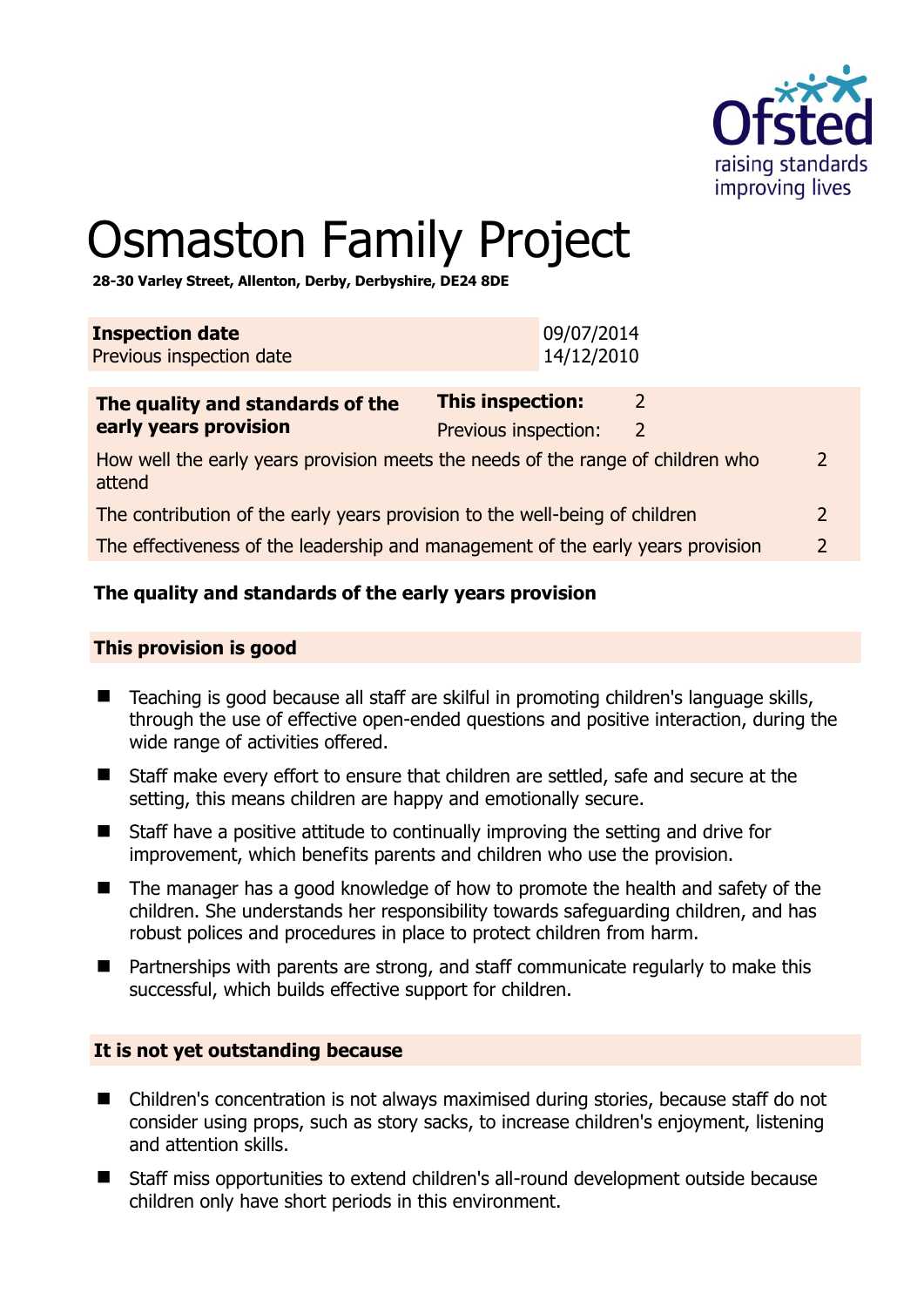#### **Information about this inspection**

Inspections of registered early years provision are:

- $\bullet$  scheduled at least once in every inspection cycle the current cycle ends on 31 July 2016
- scheduled more frequently where Ofsted identifies a need to do so, for example where provision was previously judged inadequate
- **•** brought forward in the inspection cycle where Ofsted has received information that suggests the provision may not be meeting the legal requirements of the Early Years Foundation Stage or where assessment of the provision identifies a need for early inspection
- **•** prioritised where we have received information that the provision is not meeting the requirements of the Early Years Foundation Stage and which suggests children may not be safe
- scheduled at the completion of an investigation into failure to comply with the requirements of the Early Years Foundation Stage.

The provision is also registered on the voluntary and compulsory parts of the Childcare Register. This report includes a judgment about compliance with the requirements of that register.

#### **Inspection activities**

- The inspector conducted a joint observation with the manager.
- $\blacksquare$ The inspector took account of the views of children, parents and carers spoken to on the day.
- The inspector observed activities in the playroom and the outside learning environment.

The inspector held meetings with the manager of the provision, and had discussions

- with other staff members about their roles and responsibilities, including safeguarding.
- $\blacksquare$ The inspector looked at a range of documentation which included the safeguarding policy, children's learning records and the planning of activities.
- The inspector checked evidence of suitability and qualifications of staff working with children, the provider's self-evaluation form and improvement plan.

#### **Inspector**

Janice Hughes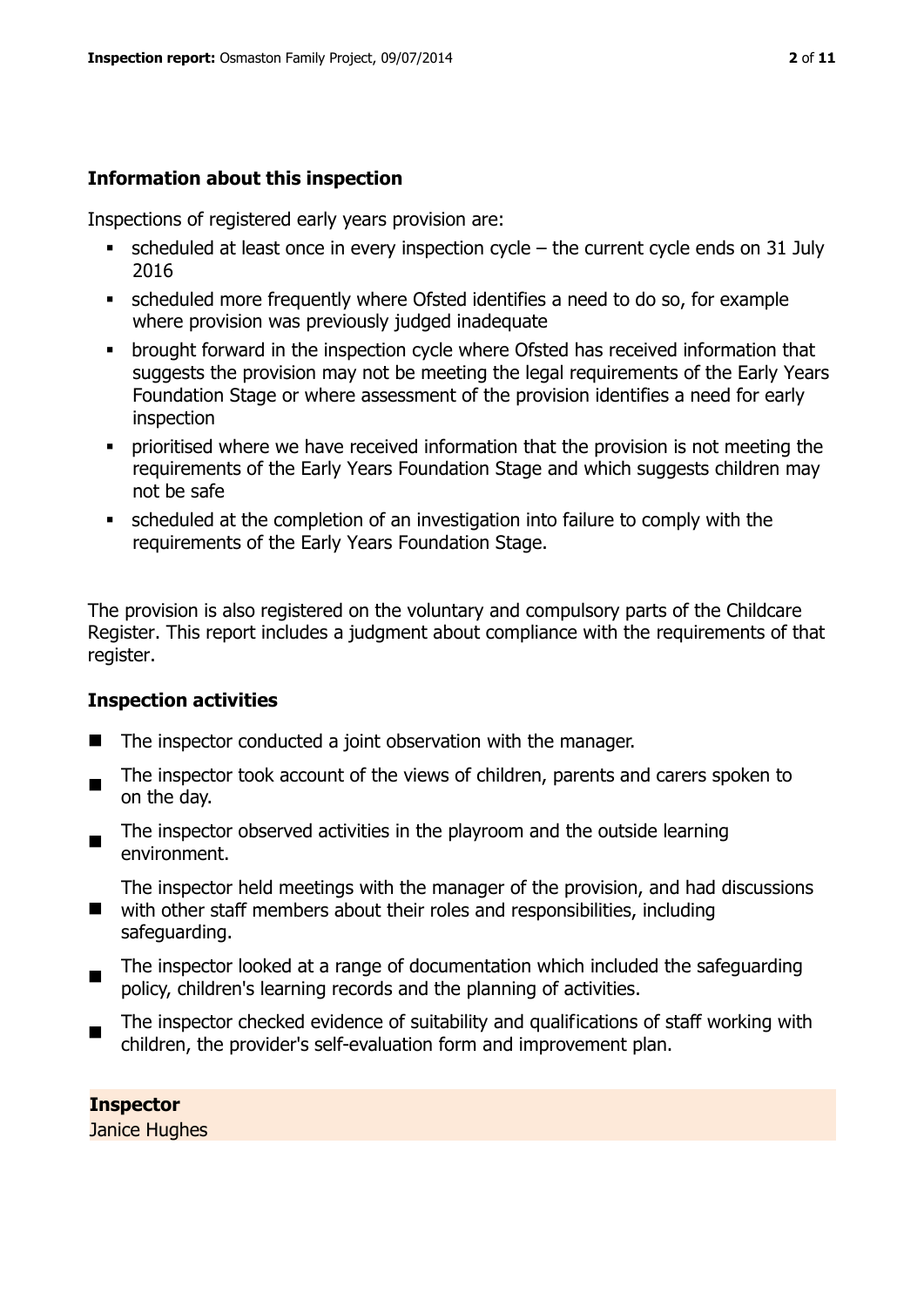#### **Full report**

#### **Information about the setting**

Osmaston Family Project opened in 1996 and is on the Early Years Register and both the compulsory and voluntary parts of the Childcare Register. It is run by NACRO and offers flying start for two year old children. It operates from one room within a converted house in Allenton, Derby. There is an enclosed outdoor play area. It serves families from the local and surrounding area. The setting is open each weekday. The sessions run from 9am to 12pm and 12.45pm to 3.45pm, term time only. There are currently 17 children on roll. The setting provides funded early education for two-, three- and four-year-old children. Children who speak English as an additional language attend. There are three members of staff, two of whom hold appropriate early years qualifications at level 3 and one who holds a relevant early years qualification at level 6. The setting receives support from a member of staff from the local authority.

#### **What the setting needs to do to improve further**

#### **To further improve the quality of the early years provision the provider should:**

- focus further attention on maximising children's listening and attention skills during story sessions, by enriching their enjoyment and involvement through the use of props, such as puppets, story sacks or real objects
- strengthen outdoor play opportunities to further extend children's all-round development by providing more time in the outdoor environment.

#### **Inspection judgements**

#### **How well the early years provision meets the needs of the range of children who attend**

Staff provide a happy and welcoming atmosphere where children enjoy learning. Staff teach children well and, as a result, children make good progress and are busy in their play. The observation and assessment system is thorough, and staff identify children's starting points through discussions with parents at the initial visits and the long observations completed in the child's first few weeks. This gives a clear foundation on which to plan for their future learning. Staff keep a record to identify if children are meeting their expected levels of development, so that early interventions can be accessed if needed. This ensures all children are making good progress in their learning. The progress check for children between the ages of two and three years is thorough, and ensures parents are fully informed of their child's progress. Parents are further involved and encouraged to take part in their child's learning. They make comments in children's learning journal records and discuss their children's achievements daily at collection times. Staff have a good understanding of how to promote children's learning, and take account of how they are developing by focussing on the characteristics of learning through their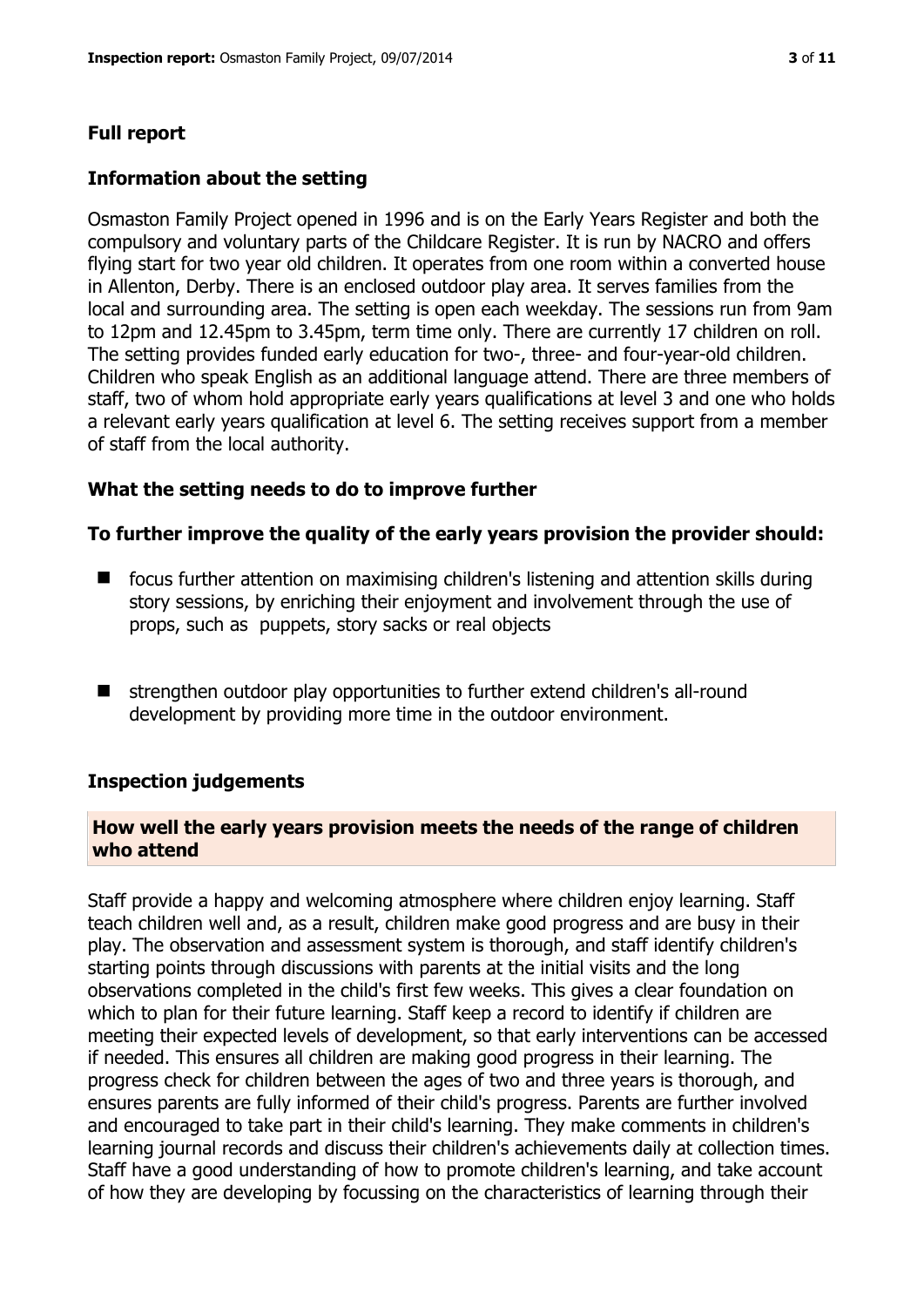observations. This enables staff to plan exciting and challenging activities that meet the children's individual needs. Children who speak English as an additional language are wholly included in this process, making good progress in all areas of learning given their starting points.

Teaching is good throughout the setting, and staff interact towards children in a sensitive and calming manner. They provide educational programmes that cover the seven areas of learning in depth, and provide stimulating and challenging experiences for children. They are thoroughly involved in children's play, and encourage communication and language skills well. They encourage children to talk about what they are doing and engage them in relaxed conversation. Staff help children to focus by gaining eye contact with them. Staff speak clearly and introduce the vocabulary children need, so they can express themselves, which is particularly important when supporting children learning English as an additional language. Children develop good concentration skills when they become engrossed in painting and completing floor jigsaw puzzles. They develop their hand-eye coordination well as they become increasingly skilled in making marks and pouring water from one container to another. Children happily share books, which they handle with care, turning pages in order and proudly pointing out pictures. Staff read children a wide range of stories, and encourage their interaction with what is happening through their positive questioning. However, at times some children are not fully engaged with the story. Alternative ways of promoting their involvement when listening to stories, such as using props to enhance story-telling, are not yet used. This impacts on how well children's communication and language skills are promoted to the very optimum.

Children love being outside, in the stimulating outdoors environment staff have created. They develop their physical skills well as they climb and balance on the climbing frame, learn peddling skills, as they ride on bicycles around the area, and throw and catch balls. In addition they hunt for mini-beasts and closely examine the strawberries they are growing, watering them carefully. Children explore the water and find out if toys sink or float, and they learn about volume as they fill containers to the top. Children become fully engaged and are motivated to initiate their own play as they move around the outside area with confidence. However, the time spent outside is short. This slightly limits the children's learning, especially for those children who thrive being outside. During play staff support children well in developing their mathematical skills. For example, staff count with children as they play. They support children with matching the objects to the correct size on the cards, which develops children's understanding of size, and they help children learn about shapes by recognising different shapes in the environment. Children are developing good information communication and technology skills. They are encouraged to use a variety of cause and effect toys and the computer. They use the computer competently to draw pictures, and they show great delight as they press the button to print off their picture. Children display pride in their work as they show staff and the inspector what they have created. In addition, children use electronic equipment, such as the music station. Children express their creativity by making sounds and dancing to different rhythms. They clearly enjoy themselves as they dance, shake musical instruments and sing popular songs.

**The contribution of the early years provision to the well-being of children**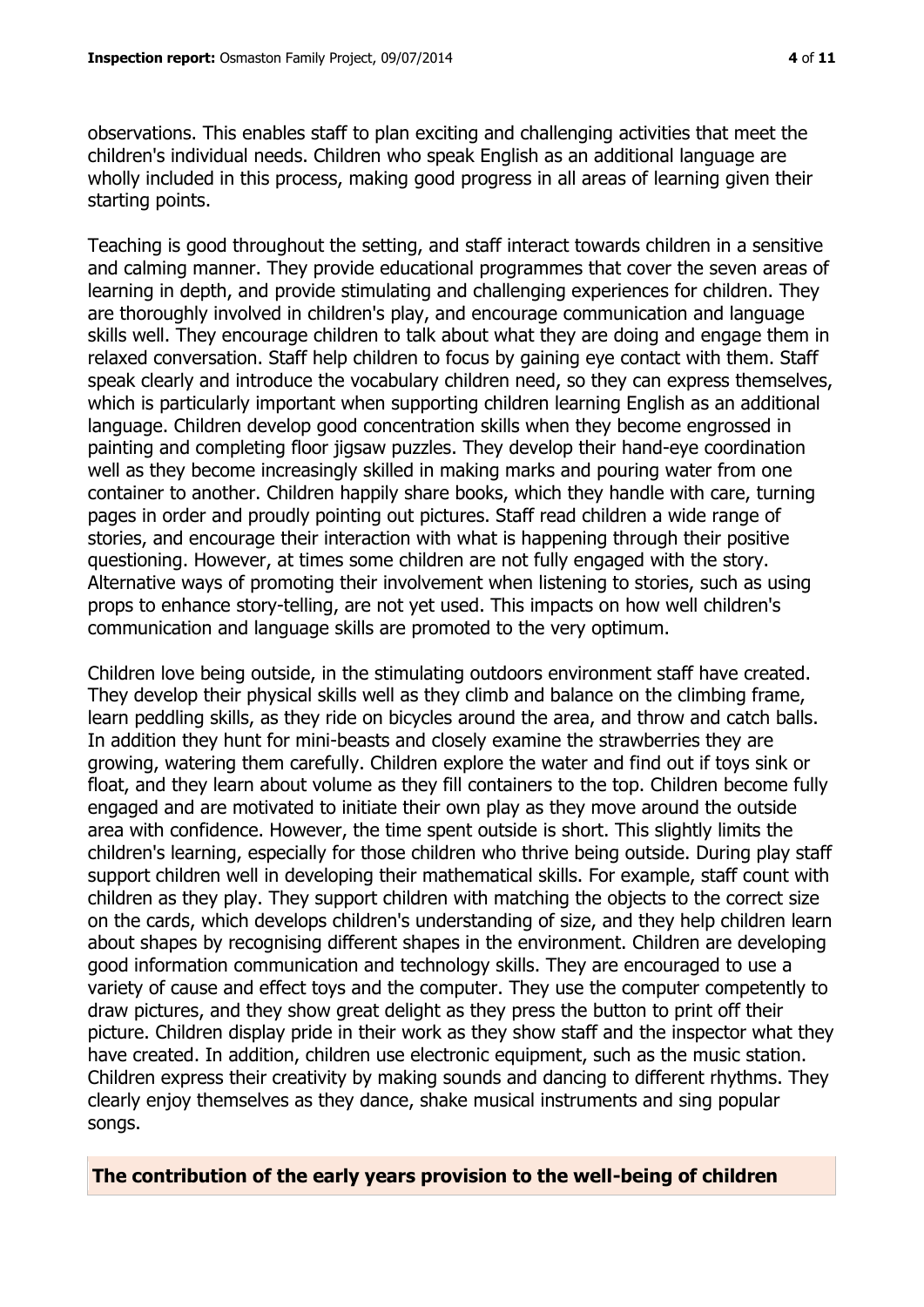The key person system is used effectively to promote children's emotional well-being. Staff are very positive in their interactions with children, at all times, and this helps them to feel emotionally secure. The settling in process is effective and supports children in building strong relationships with staff. Parents stay with their child for visits, and they are encouraged to leave their children for short periods until the child is content to be left for the full day. This process is flexible, in accordance with the child's and parents' needs. As a result, children are happy and settled, and parents spoken to say that the process works well. Parents are encouraged to share information at the initial visits, in order that appropriate care and education can be provided, to meet their child's needs effectively. For example, children's routines at home are fully discussed and an 'all about me' form is completed, which provides the key person with information about the child's starting points. Behaviour is managed very well in the setting, and staff use praise effectively to raise children's self-esteem to a high level. Staff use a large sand timer to encourage them to share the toys, and they are complimented when they share the computer with each other. Staff talk to children about how they need to play nicely with their friends, and that they should not push others because it will make them sad. They ask children to think about what will happen if they throw the stick outside and what the stick can be used for. This enables children to think about the effects their behaviour has on others and, therefore, promotes a more harmonious environment.

The setting is very bright and welcoming for children, and offers a stimulating environment to promote children's learning. There is low-level furniture, which is very sturdy and children can use with ease. There is an abundance of open shelving and easily accessible resources to enable children to make choices in their play and learning. There is a wide range of equipment, both indoors and outdoors, supporting children's curiosity and exploration very well. The playroom is large and gives good space for children to move around safely. Children's independence is promoted effectively. For example, they enjoy helping by using the small brushes to sweep up. They know to collect their hats to wear when they play outside. Staff ensure that children learn to take responsibility for keeping themselves safe. They remind them that they need to look at their feet when balancing outside, so that they do not fall off the climbing frame. Staff provide a set of electronic traffic lights to help to teach children about road safety. Children use these well and when riding the bicycles, they stop on red and let children cross, and do not move until the lights turn to green. This demonstrates that children are beginning to understand safety and how to manage risks appropriately.

The daily and frequent access to the outdoor play areas means that children are actively developing a healthy lifestyle, which has a positive impact for their future health. Routines for hand washing at appropriate times are embedded and staff are alert if children have used the toilet, reminding them to go back and wash their hands. A healthy and nutritional snack is provided, and staff take account of any food allergies children have to ensure their safety. At snack time children learn independent skills well as they put their bread in the toaster, spread their butter, help themselves to fruit and pour their own drink. They thoroughly enjoy snack time because it is a very social occasion with staff sitting with the children, encouraging conversation and good eating habits. Moves between the setting and other establishments, when necessary, are sensitively planned, so that the child is able to cope with the move both emotionally and physically. Staff talk to children about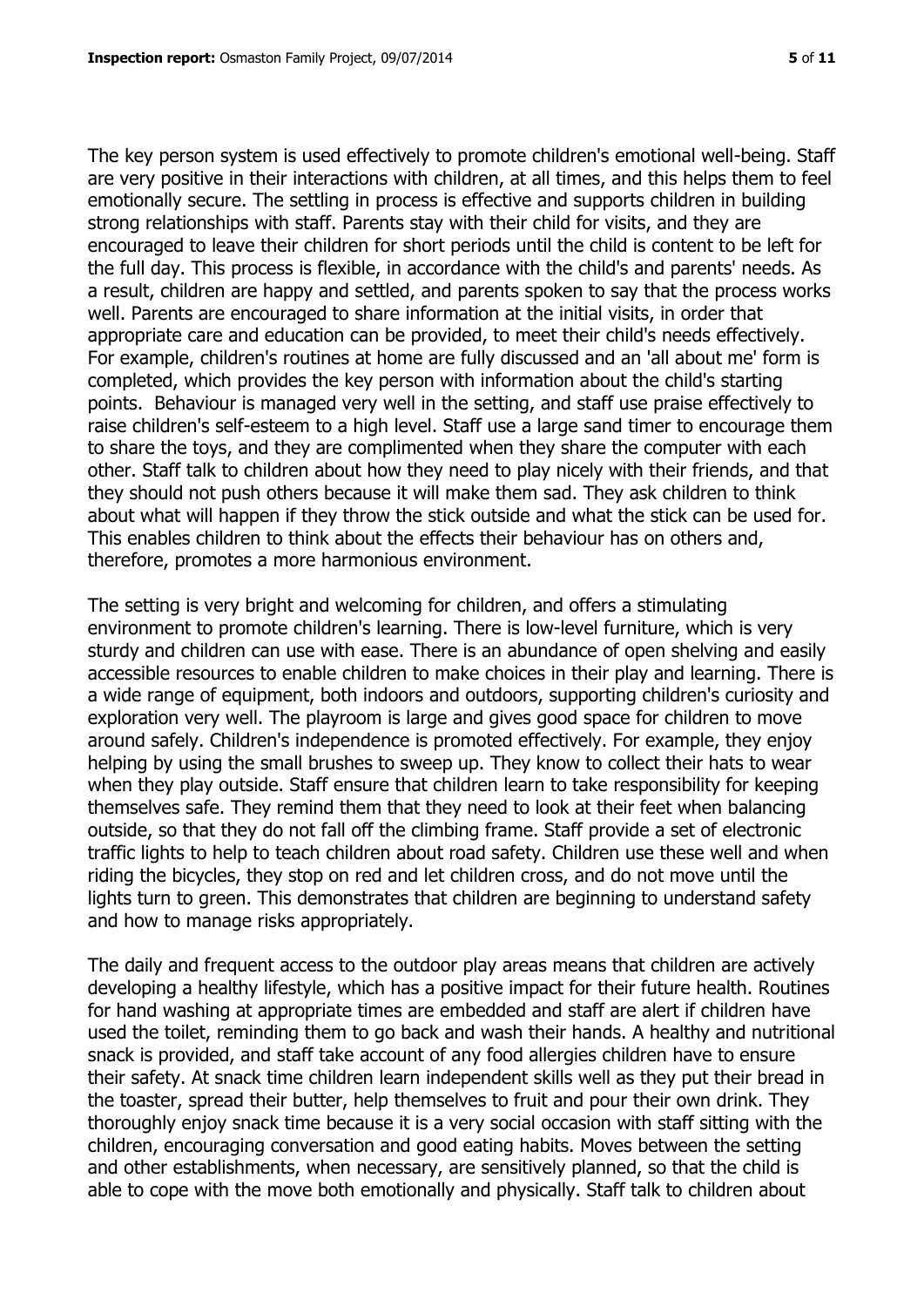what will happen so that they feel emotionally secure. The key person also sends a detailed summary of the child's achievement and care needs to the new setting, so that the individual care routine and learning can continue.

#### **The effectiveness of the leadership and management of the early years provision**

The management of the setting is strong and the staff team work effectively together. Management have a clear understanding of the Early Years Foundation Stage and their responsibilities. They implement effective policies and procedures, helping to ensure all requirements are met and the setting runs smoothly. Management use robust systems for the recruitment and employment of staff, and ensure that all adults who have regular contact with children have completed suitability checks. The manager takes lead responsibility for safeguarding, and has attended training to support her in this role. There are clear written policies, outlining the process to follow should concerns arise about the welfare of any child, or in case of an allegation against a member of staff. Staff undertake risk assessments to identify potential hazards, and appropriate safety precautions are in place. Management and staff place a clear emphasis on keeping children safe. The safety of the premises is checked daily, and there are clear arrangements for ensuring the premises are secure. Staff know what to do if there is an emergency, such as a fire or a child has an accident. Situations such as these are included in the staff induction, as well as during staff meetings and regular training.

Staff understand their responsibility to promote children's learning and development. They use their childcare qualifications well to plan and deliver a purposeful educational programme. Management monitor the children's progress through tracking systems, helping them to identify any gaps in children's learning. This enables staff to plan effective targets for children who need additional support and to quickly close the gaps. Consequently, all children make good progress from their starting points. Effective selfevaluation accurately identifies the strengths of the provision. The staff team meet regularly to discuss all aspects of the service and create action plans to prioritise improvements appropriately. There are good arrangements in place to support staff and to promote their professional development. This helps to ensure that children receive consistent care from experienced and suitable staff. Staff receive a comprehensive induction, which ensures they understand their role, and this is followed up with regular performance management. Consequently, children benefit from knowledgeable staff that care for them well and help them to make good progress in their learning.

Staff have experience of working effectively with other early years providers when children attend more than one setting. Staff obtain parental permission to share information about children's progress and future planning. This helps to provide cohesive and coordinated care. Management and staff work with other professionals to support any additional needs and provide continuity for children. Management work closely with the local authority to help them maintain continuous improvement and enhance outcomes for children. Management and staff develop positive relationships with parents. They involve them in children's learning and life at the setting. Parents receive clear information about the service, and have plenty of opportunities to speak with their child's key person. In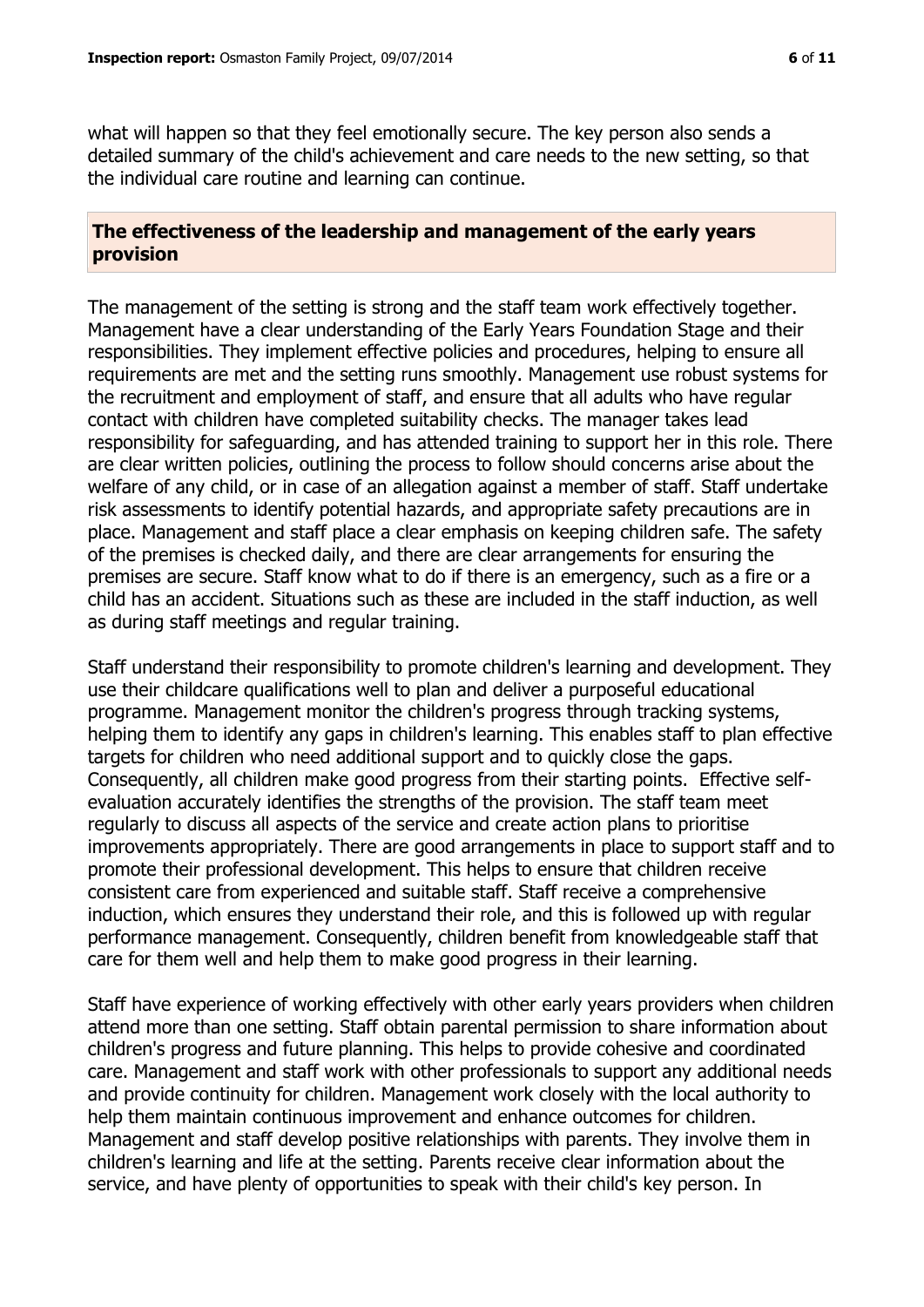addition, management organise a range of informative meetings for parents so they can help support children's learning at home. Parent's feedback positively about the setting. They comment on how they appreciate the welcoming environment and how much their children like attending. They praise the staff, and feel that their children are happy and are progressing.

# **The Childcare Register**

| The requirements for the compulsory part of the Childcare Register are | Met |
|------------------------------------------------------------------------|-----|
| The requirements for the voluntary part of the Childcare Register are  | Met |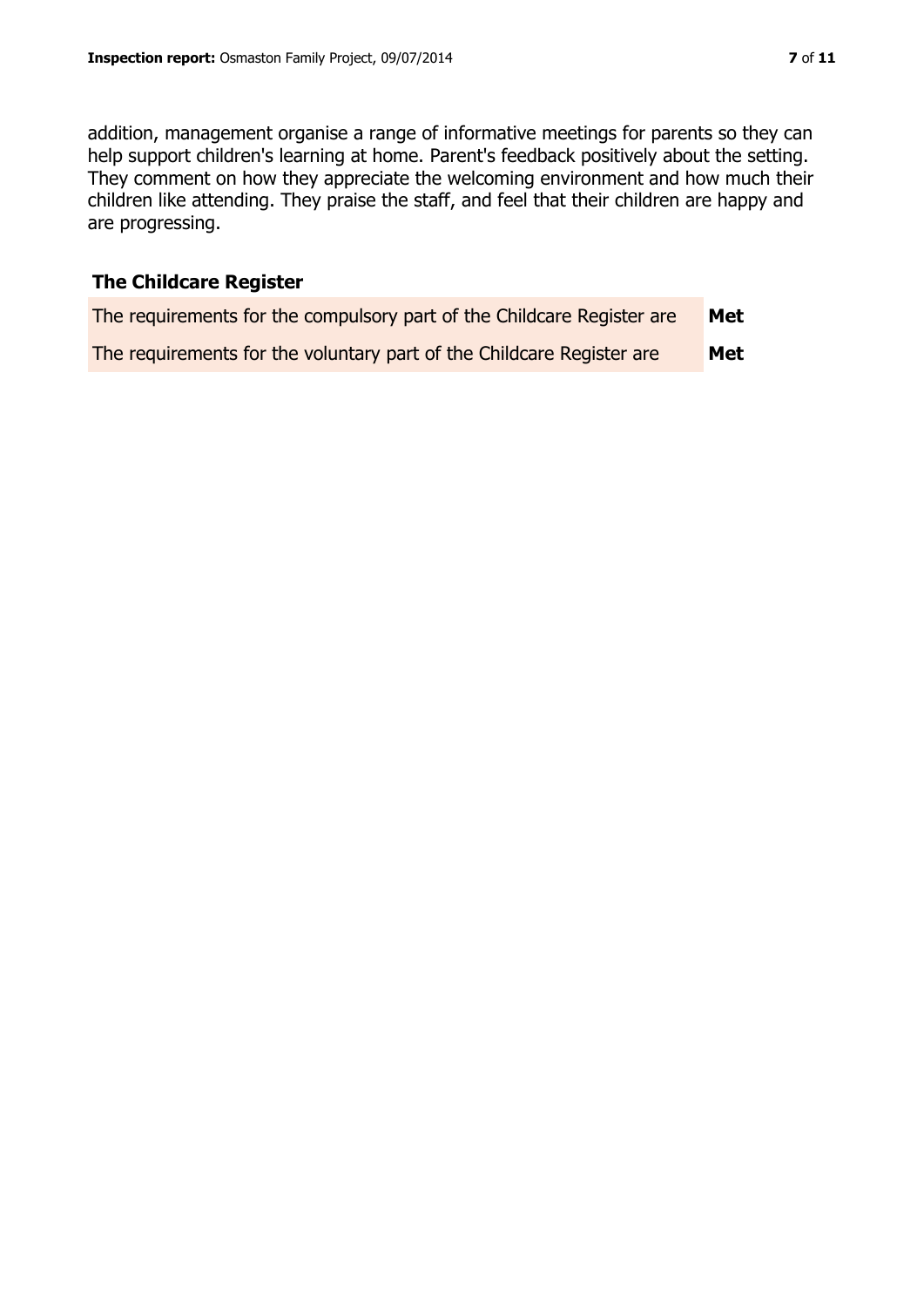# **What inspection judgements mean**

# **Registered early years provision**

| <b>Grade</b> | <b>Judgement</b>               | <b>Description</b>                                                                                                                                                                                                                                                                                                                                                                                |
|--------------|--------------------------------|---------------------------------------------------------------------------------------------------------------------------------------------------------------------------------------------------------------------------------------------------------------------------------------------------------------------------------------------------------------------------------------------------|
| Grade 1      | Outstanding                    | Outstanding provision is highly effective in meeting the needs<br>of all children exceptionally well. This ensures that children are<br>very well prepared for the next stage of their learning.                                                                                                                                                                                                  |
| Grade 2      | Good                           | Good provision is effective in delivering provision that meets<br>the needs of all children well. This ensures children are ready<br>for the next stage of their learning.                                                                                                                                                                                                                        |
| Grade 3      | <b>Requires</b><br>improvement | The provision is not giving children a good standard of early<br>years education and/or there are minor breaches of the<br>safeguarding and welfare requirements of the Early Years<br>Foundation Stage. It will be monitored and inspected within<br>twelve months of the date of this inspection.                                                                                               |
| Grade 4      | Inadequate                     | Provision that is inadequate requires significant improvement<br>and/or enforcement action. The provision is failing to give<br>children an acceptable standard of early years education and/or<br>is not meeting the safeguarding and welfare requirements of<br>the Early Years Foundation Stage. It will be monitored and<br>inspected again within six months of the date of this inspection. |
| Met          |                                | The provision has no children on roll. The inspection judgement<br>is that the provider continues to meet the requirements for<br>registration.                                                                                                                                                                                                                                                   |
| Not met      |                                | The provision has no children on roll. The inspection judgement<br>is that the provider does not meet the requirements for<br>registration.                                                                                                                                                                                                                                                       |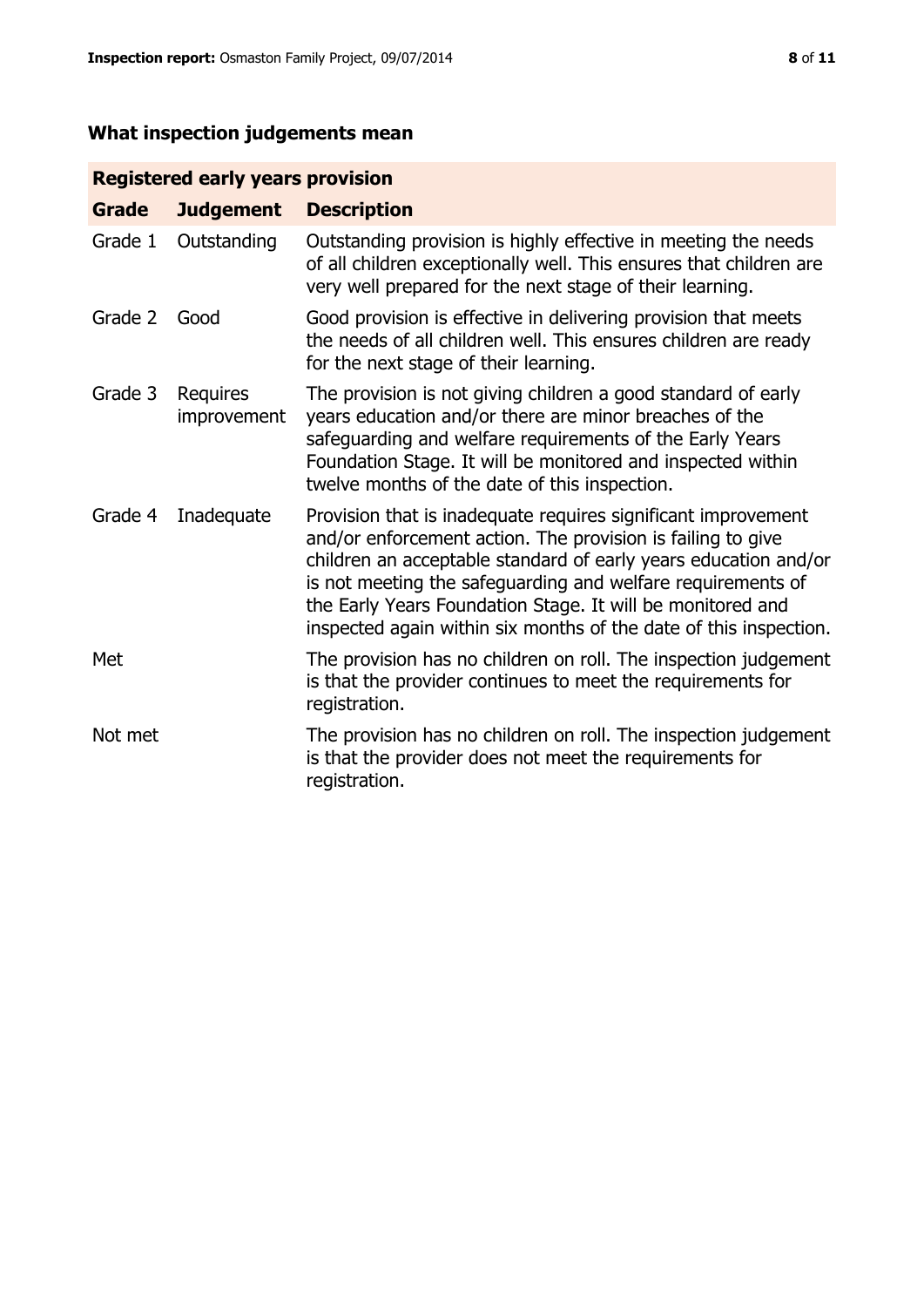### **Inspection**

This inspection was carried out by Ofsted under sections 49 and 50 of the Childcare Act 2006 on the quality and standards of provision that is registered on the Early Years Register. The registered person must ensure that this provision complies with the statutory framework for children's learning, development and care, known as the Early Years Foundation Stage.

# **Setting details**

| Unique reference number       | 206145                   |
|-------------------------------|--------------------------|
| <b>Local authority</b>        | Derby, City of           |
| <b>Inspection number</b>      | 871127                   |
| <b>Type of provision</b>      |                          |
| <b>Registration category</b>  | Childcare - Non-Domestic |
| <b>Age range of children</b>  | $0 - 17$                 |
| <b>Total number of places</b> | 16                       |
| Number of children on roll    | 8                        |
| <b>Name of provider</b>       | <b>Nacro</b>             |
| Date of previous inspection   | 14/12/2010               |
| <b>Telephone number</b>       | 01332 384414             |

Any complaints about the inspection or the report should be made following the procedures set out in the guidance *'Complaints procedure: raising concerns and making complaints* about Ofsted', which is available from Ofsted's website: www.ofsted.gov.uk. If you would like Ofsted to send you a copy of the guidance, please telephone 0300 123 4234, or email enquiries@ofsted.gov.uk.

# **Type of provision**

For the purposes of this inspection the following definitions apply:

Full-time provision is that which operates for more than three hours. These are usually known as nurseries, nursery schools and pre-schools and must deliver the Early Years Foundation Stage. They are registered on the Early Years Register and pay the higher fee for registration.

Sessional provision operates for more than two hours but does not exceed three hours in any one day. These are usually known as pre-schools, kindergartens or nursery schools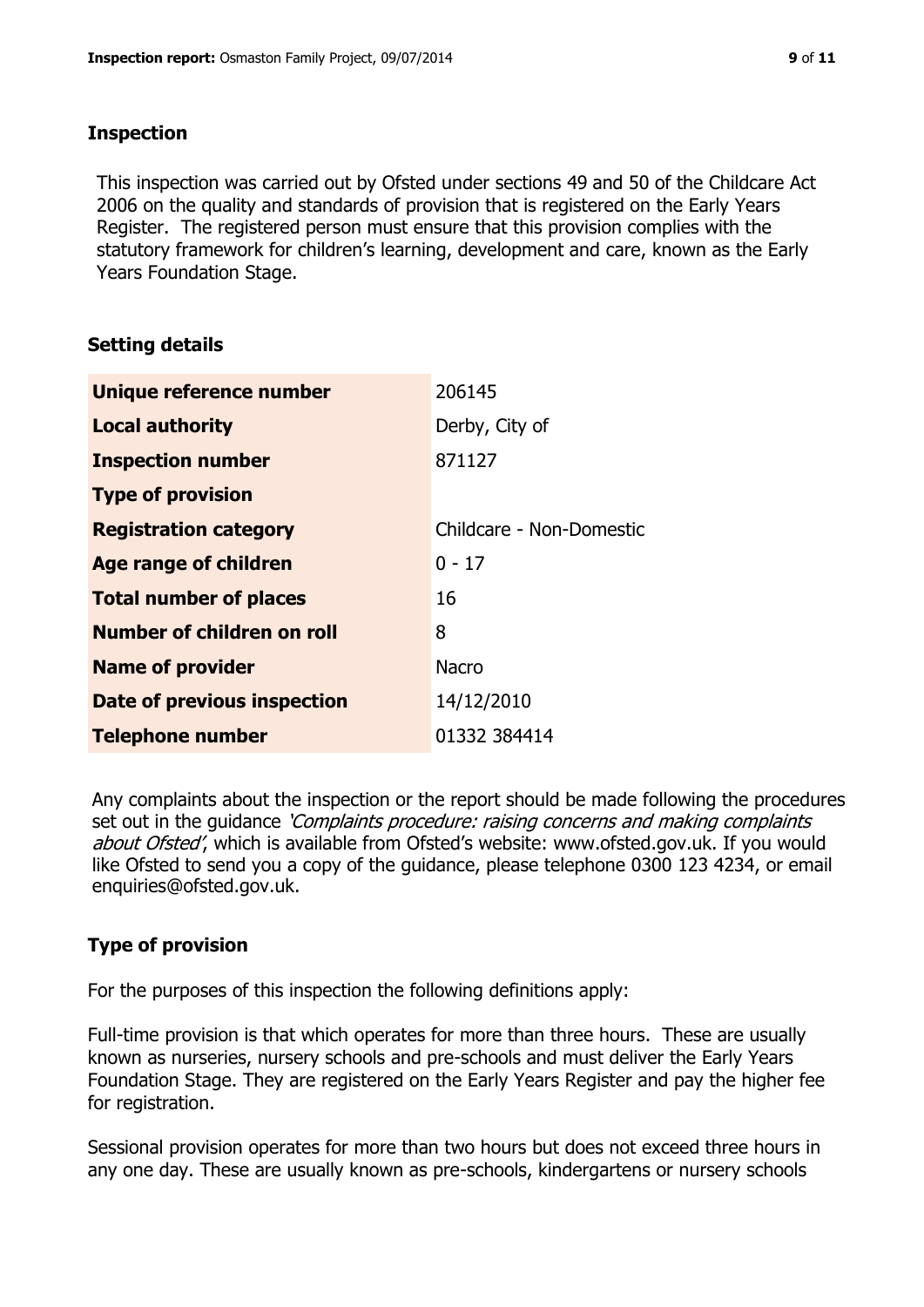and must deliver the Early Years Foundation Stage. They are registered on the Early Years Register and pay the lower fee for registration.

Childminders care for one or more children where individual children attend for a period of more than two hours in any one day. They operate from domestic premises, which are usually the childminder's own home. They are registered on the Early Years Register and must deliver the Early Years Foundation Stage.

Out of school provision may be sessional or full-time provision and is delivered before or after school and/or in the summer holidays. They are registered on the Early Years Register and must deliver the Early Years Foundation Stage. Where children receive their Early Years Foundation Stage in school these providers do not have to deliver the learning and development requirements in full but should complement the experiences children receive in school.